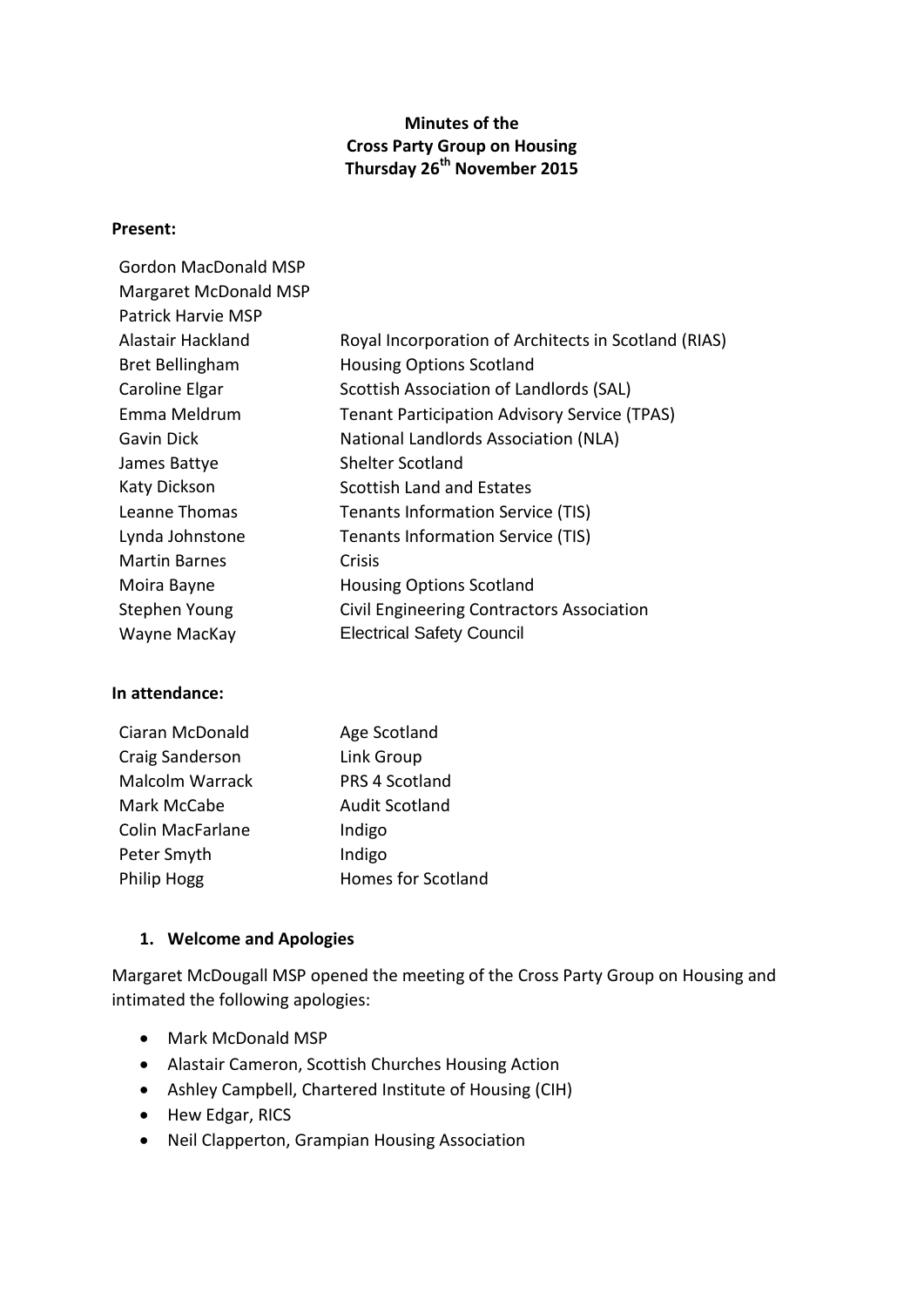# **2. Minutes of the previous meeting**

Minutes were approved with no matters arising. They were proposed by Stephen Young, Civil Engineering Contractors Association and seconded by Emma Meldrum, TPAS.

# **3. AGM**

# 3.1 Elections

The existing Convenor, Margaret McDougall MSP, stood down and the elections were led by Lynda Johnstone, TIS.

# Convenor

Stephen Young, Civil Engineering Contractors Association nominated Margaret McDougall MSP for the position of Convenor and this motion was seconded by Patrick Harvie MSP.

# Vice Convenor

Patrick Harvie MSP and Gordon MacDonald MSP both stood for the role of Vice-Convenor. Margaret McDougall MSP proposed that they co-work the position of Vice-Convenor. This was seconded by Stephen Young, Civil Engineering Contractors Association

# Secretariat

TIS offered to continue the role of Secretariat for the group. Caroline Elgar, SAL proposed that TIS should continue in the role of Secretariat. This was seconded by Moira Bayne, Housing Options Scotland.

# Treasurer

There is no requirement for the position of treasurer as the group has no monetary responsibilities.

At this point, control of the meeting was handed back to newly elected Margaret McDougall MSP.

# **4. Presentation on the Private Housing (Tenancies) (Scotland) Bill, presented by Malcolm Warrack PRS 4 Scotland**

Please see appendix 1 for the presentation made my Malcolm Warrack.

A paper was also provided by Malcolm Warrack. Please find this enclosed with the minutes.

# **Discussion regarding the Private Housing (Tenancies) (Scotland) Bill).**

- Vacant possession

The student market is a subset of the rental market and an issue arises around the end of student tenancies. 'Crush points' are created as students wish to end their tenancies at certain times of the year. Further education establishments are encouraging students to secure accommodation during January of each year, before their exam periods.

- Rent Certainty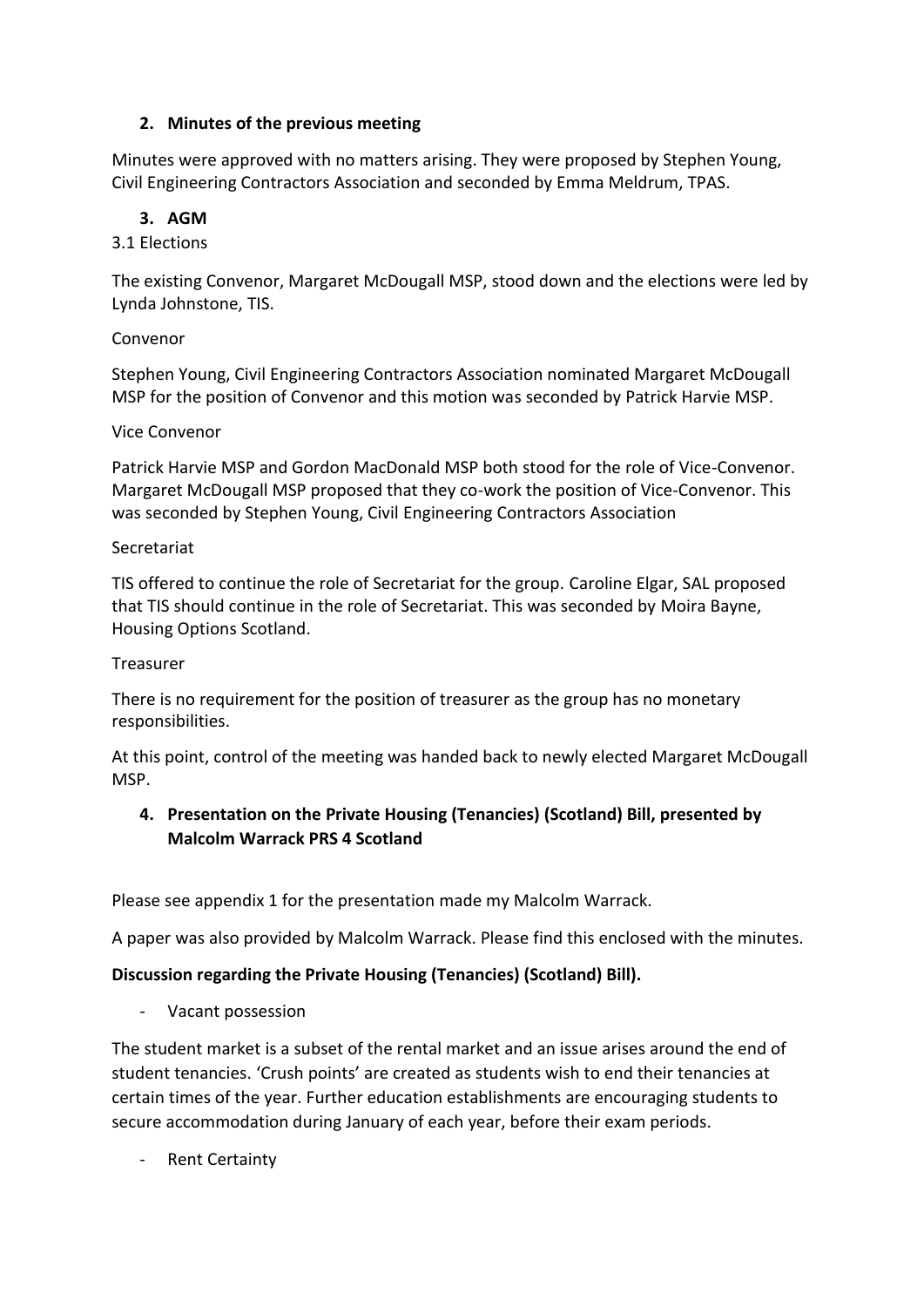An increase in mortgage rates and changes in the money markets in the buy to let sector will have an impact on the Private Rented Sector (PRS).

**Repairs** 

It was noted that there is ample regulation in the repairing standards, if properly enforced. The Bill has concentrated more on the security of tenure in the PRS.

The availability of funds to buy property has traditionally been too free and easy. The ease of buying is met with conflict with affordability to invest in repairs and maintenance.

The anticipated interest rate changes, will impact on the PRS and may stop landlords entering the market. A critical factor for managing the market is an increase of supply.

Shelter fully support the Bill and endorse security of tenure for tenants. Consumers of the PRS are varied with changing dynamics. An issue to be considered is consumer empowerment, in addition to the existing repairing standard. It should be noted that students are not a harmonious group, and could include family parent members in full time education.

**Taxation** 

It was noted that the current tax regime will become less favourable in the UK, with restrictions on mortgage interest relief, which may deter landlords entering and staying in the sector.

NLA are currently drafting a paper on this issue which will be made available to Cross Party Group on Housing members in due course.

**Satisfaction** 

It was reported that there is an 80-85% satisfaction level from tenants in the PRS on issues such as repairs.

Rent Controls

On a presented scenario to the meeting, it was noted that for a two bedroom property in an Edinburgh constituency, saw rents in the PRS being on average 37% higher than the Edinex Social Housing listings, which represents on average an 8% return. Should these statistics support capped rents? Concern was expressed that anything to do with caps on rents will impact on investor confidence. There is a nervousness about rent control, which could potentially stop banks lending. Please refer to NLA rent control paper, to be released in the coming weeks.

- Housing Associations

There is scope for Housing Associations to enter into the buy to let market and it was felt that rent controls would put banks off lending to them. New build in the market and build to let will provide more opportunities for social housing tenants to move into the private rented sector and as a result release houses for social rent. There is a need to make the PRS work better and solve under supply problems.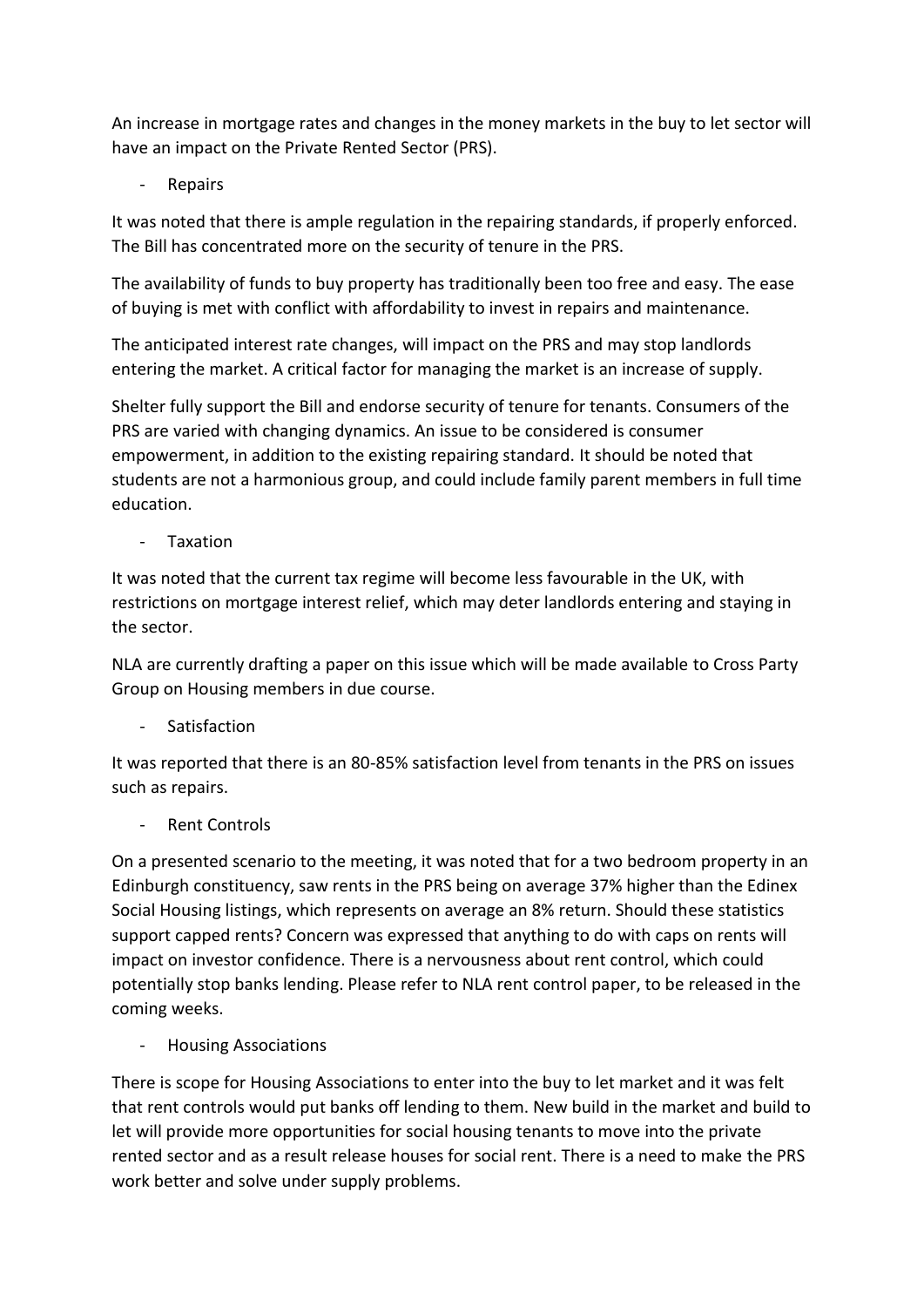In trying to attract large scale investment for quality accommodation in Scotland, very little is happening at the moment. Increasing risk, or perception of risk, a large majority of lenders have said it would impact on their investment decision. A need was expressed to include a clause in the Bill to review its impact in five years, with an option to remove if not working.

Consumer empowerment and influence

In considering 'what does the tenant or consumer want', a question was posed to the meeting about how PRS tenants can be given a meaningful voice in influencing the service received. It is assumed that the majority of tenant feedback received through the consultation of the Bill, came through organised tenant groups whereby Registered Tenant Organisations and their networks represent the interests of wider communities. For engagement to be meaningful, landlords in the PRS and Local Authorities must demonstrate commitment and resources to ensuring PRS tenants are supported to gain influence.

It was acknowledged meaningful consumer empowerment, is a challenge for all stakeholders, who need to work together to combine and share statistics and hear from tenants.

Experience often shows that PRS tenants can be frightened or reluctant to challenge the service received from their landlord due to repercussion of loss of tenure.

Letting agent regulation and an increase in standards, will go some way to build trust between the landlord and the tenants. In addition, resources should be invested to ensure PRS tenants are made aware of their rights and that an education programme within schools is developed and implemented to ensure future tenants are informed.

Shelter are currently developing a PRS Tenants Forum in Scotland which will establish a tenant voice within the sector. Private tenants pay a higher rent and often feel they do not get good value for money, and feel disempowered.

Margaret thanked everyone for their input, and to Malcolm Warrack for his contribution.

# **5. Cross Party Group Business**

The topic for the next meeting was discussed. It was agreed to look at housing issues following a prison sentence, to be led by Pete White, Positive Prison and Alastair Cameron, Scottish Churches Housing Action. Moira Bayne, Housing Options Scotland suggested tying this in with their work on housing for veterans.

# **6. Date of next meeting**

Thursday 28<sup>th</sup> January 2016

It was noted that the meeting which was originally scheduled for  $24<sup>th</sup>$  March 2016, will no longer take place due to Parliament being dissolved.

Future dates will be set when the new Administration reconstitutes all Cross Party Groups.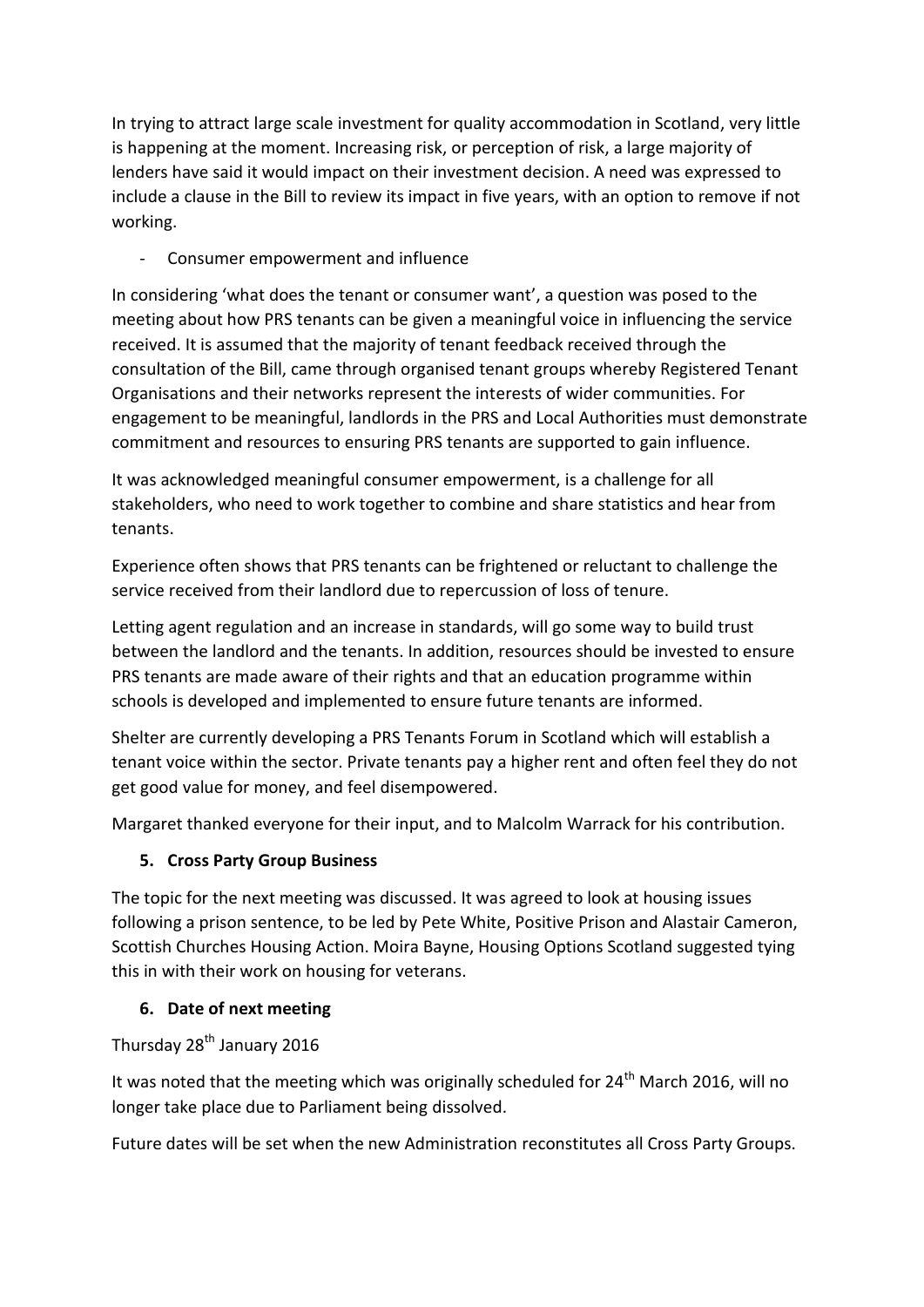# **Appendix 1**

# **The following presentation was made by Malcolm Warrack, PRS 4 Scotland.**

## **Introduction**

Malcolm Warrack – Chair of LetScotland and representative of PRS4Scotland as well as MD of Cullen Property since 1998

My topics to cover today are the

1………….impact of the new tenancy agreement on agreed short term tenancies

2……..….interference in rent increases

3…..…….supply of new homes and data to support the first 2

#### **Who are PRS4Scotland?**

An alliance of people and businesses who want to see a strong, modernised and sustainable private rented sector in Scotland. The group includes letting agents, landlords, portals and investors. Organisations such as DJ Alexander, Cullen, Rettie & Co, CityLets, LetScotland, Lettingweb with combined many years' experience of working in the PRS.

The group was established earlier this year due to a number of concerns which were outlined in the Scottish Government's Private Housing (Tenancies) Bill. I will touch on the concerns that we have with the Bill but it might be useful to give a little background to the bill itself.

# **Malcolm Warrack**

A little about me, I came into the property industry in 1966 as a trainee surveyor, qualified in 1973 and worked primarily in commercial property in Scotland ….apart from about 3 years in London in the early 70s. My working career has spanned pre the '88 Act and since. I will not go into the experiences of renting as a young professional in Edinburgh and London in the late 60s and early 70s other than to say properties offered now are hugely improved in both quality and safety. A perspective on this current situation from my working life may be of interest.

Much talk is made of the empty upper floors above commercial properties in town centres. This is a hangover from pre '88 when owners of the ground floors looked upon upper floors as cheap storage or if not needed for that easier to close off than consider alternatives such as residential use. There is a bigger discussion point around this but I can recall many occasions when owners said residential was too complex.

I started getting involved in residential lettings in 1995 and opened Cullen in 1998. There is a lot of good in the '88 Act and along with further regulations the PRS market works really well for the majority.

We need to keep in mind the good in current practices and move forwards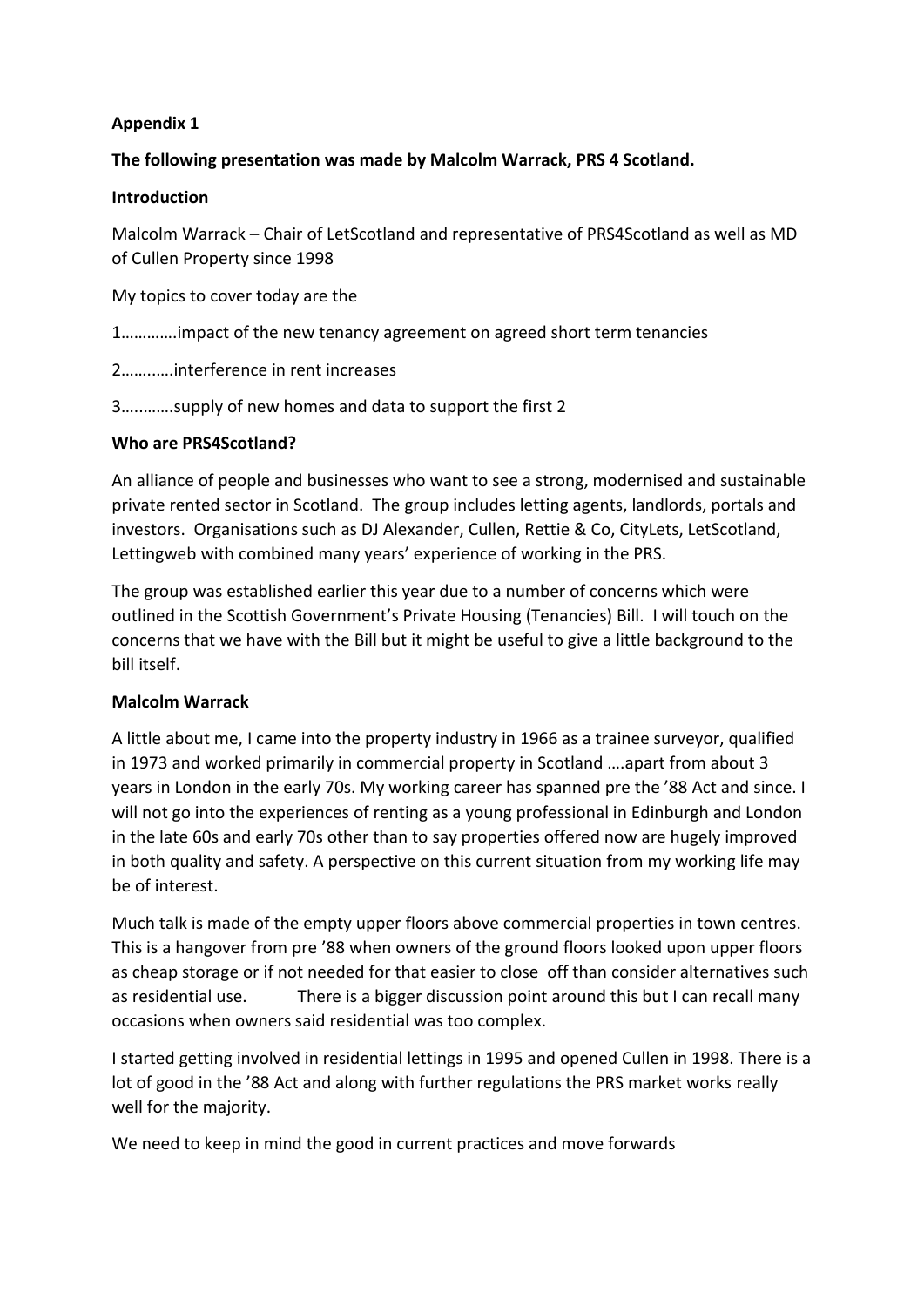# **Private Housing (Tenancies) Bill**

The bill itself was introduced to Parliament in early October 2015 …….. discussions and consultations on its contents were started months ago and the industry has been engaging on many of these proposals for a considerable time.

# **New Tenancy Agreement**

In broad terms, the bill seeks to introduce a new tenancy for the private rented sector in Scotland which would supersede the current short assured tenancy agreement.

This new tenancy would be an open-ended tenancy and therefore this would end what is commonly known as the "no-fault ground" where landlords can seek repossession of their property from a tenant at the end of the tenancy term. This expression of no fault as far as I can find out is not in the '88 Act and seems to have appeared recently to amplify the issues around a small number of rogue landlords and letting agents. We all agree we want to do away with those practices and give security of tenure to those who wish it.

The current proposal permits landlords only to end a tenancy using certain specified grounds which are laid out within the bill – currently there are 16 proposed eviction grounds such as rent arrears, antisocial behaviour or if the landlord intends to sell the property amongst others.

As you may imagine there has been a great deal of negotiation amongst tenants and landlord groups with some advocating less grounds and some seeking more.

Good landlords will generally favour long term tenancies to good occupants. The PRS market is made up of a wide section of society and needs to provide quality accommodation and services at affordable prices to any particular market and be flexible

Some tenants will come to the marketplace looking for accommodation with specific start and end dates of occupation; this is illustrated by the student market which operates around fixed dates of the academic year.

# **Impact of the new tenancy agreement on students**

At the moment, a significant proportion of students opt to take a 9-10 month lease so that they can vacate the property in the summer months and save money and/or move back home. In many cases, this allows landlords to take vacant possession of properties for holiday lets, which is a popular and economically vital option in cities like Edinburgh, where Festival visitors place high demand on local accommodation.

Under the terms of the Bill, landlords and students will be unable to mutually agree a lease of a fixed duration (e.g. 9 or 10 months) and the removal of the opportunity to agree a tenancy end date at the start of the tenancy will disenfranchise the very consumers who we are trying to house. It also means that landlords, agents and specialist university accommodation providers will have no advance knowledge of when their accommodation will be available to let, and so will not be able to advertise properties for rent when most students are looking.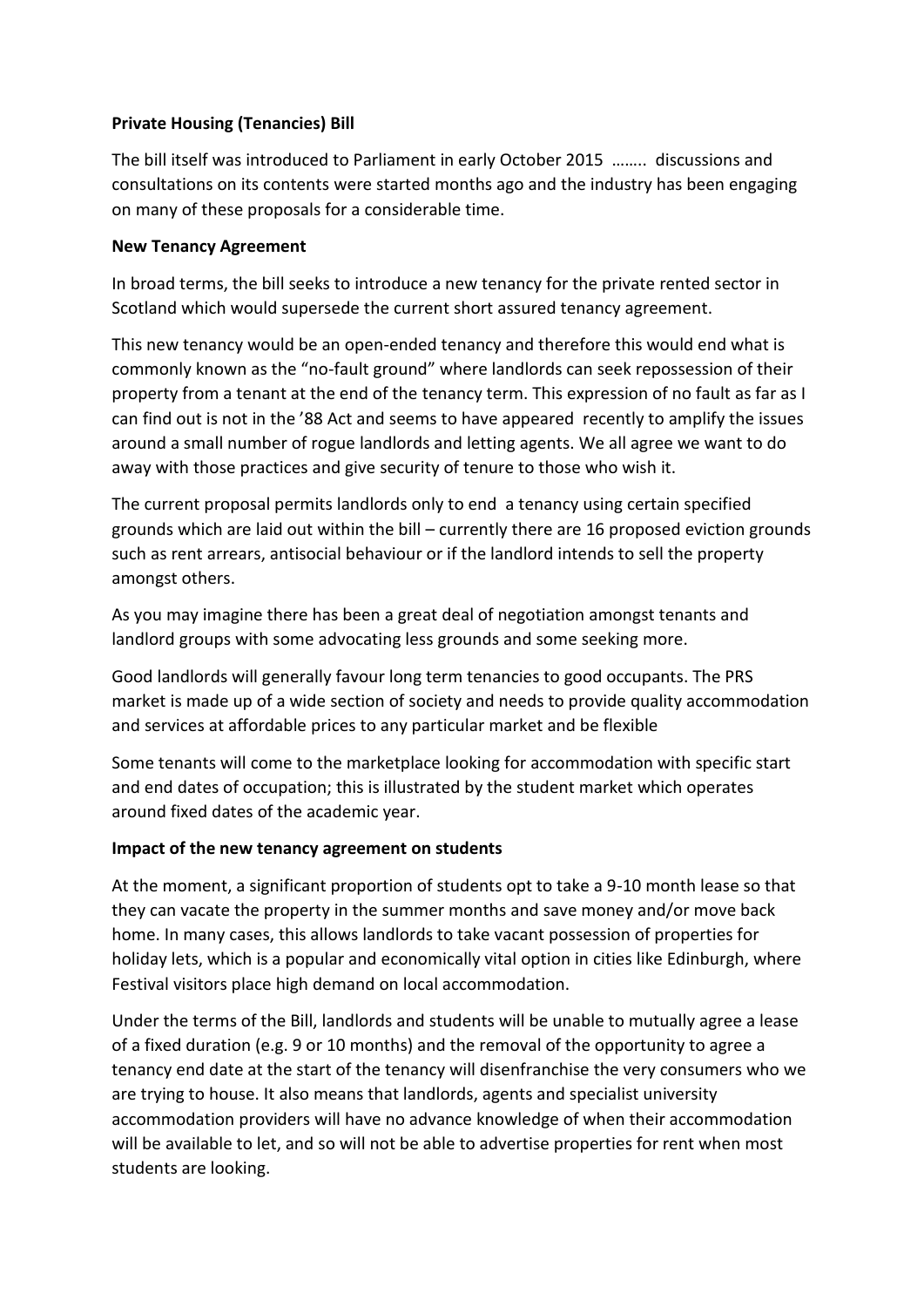The consequence will be that students looking for accommodation for the first time or looking to move at the end of summer term, will face a severe shortage of options. Moreover, the overnight removal of a significant portion of these properties from the short stay lettings market, which the Bill in its current form will lead to, will leave the organisers of summer events like The Open in St Andrews and Edinburgh's Festivals at a loss over where to accommodate visitors.

Some students wish to take tenancies for part of the year and some for a full 12 months so that they have the opportunity to consider staying in the one property from the start of  $2^{nd}$ year to graduation.

Ultimately, the conclusion among significant investors in the student lettings sector will be that the terms of the Bill make practical investment untenable going forward. We would suggest allowing students and short stay tenants the ability to opt in to a specialist tenancy agreement with a defined duration covering a fixed term of say 9, 10, 11 or 12 months. …..this is what I would call the **agreed tenancy end date** which in the spirit of the Bill would involve a document produced at the commencement of the tenancy for the tenant to serve "notice to leave" on the landlord of their chosen and agreed tenancy end date.

Student tenants deserve a consistent offering from providers of accommodation be they private landlords or Universities, as proposed under exemption in the Bill as presently provided for. Students will be confused if their accommodation terms are different from one provider to another.

This would also give some legal support to the Policy Memorandum which advocates discussion and agreement between landlord and tenant at the start of a tenancy in these situations……… section 68 of the PM.

# **Creation of a Tribunal**

A new First Tier Tribunal will be created with two primary aims, enforcing landlords rights if a tenant refuses to leave a property after being given notice by the landlord on the proposed eviction grounds and enforcing tenant's rights if they believe their tenancy has been wrongfully terminated.

We acknowledge that there is room for improvement in the PRS, just as we acknowledge that there is a problem with rogue landlords in some areas of the sector.

More must be done to tackle landlords who flout regulations designed to protect tenants especially where those tenants are vulnerable. Yet the best route to making that happen is through existing regulation rather than new legislation. Figures released by the Scottish Government show that the number of PRS providers registered under the Landlord Registration Scheme has grown from 104,758 in 2007 to 259,509 in 2015. In that time, the Scheme has received more than £20.7 million in fees from landlords to local authorities. Yet, since January 2011, just 25 cases of breaches of the Scheme have been reported to the Procurator Fiscal, 86 landlords have been deemed to be not "fit and proper" and 139 landlords have been refused registration or had their registration revoked.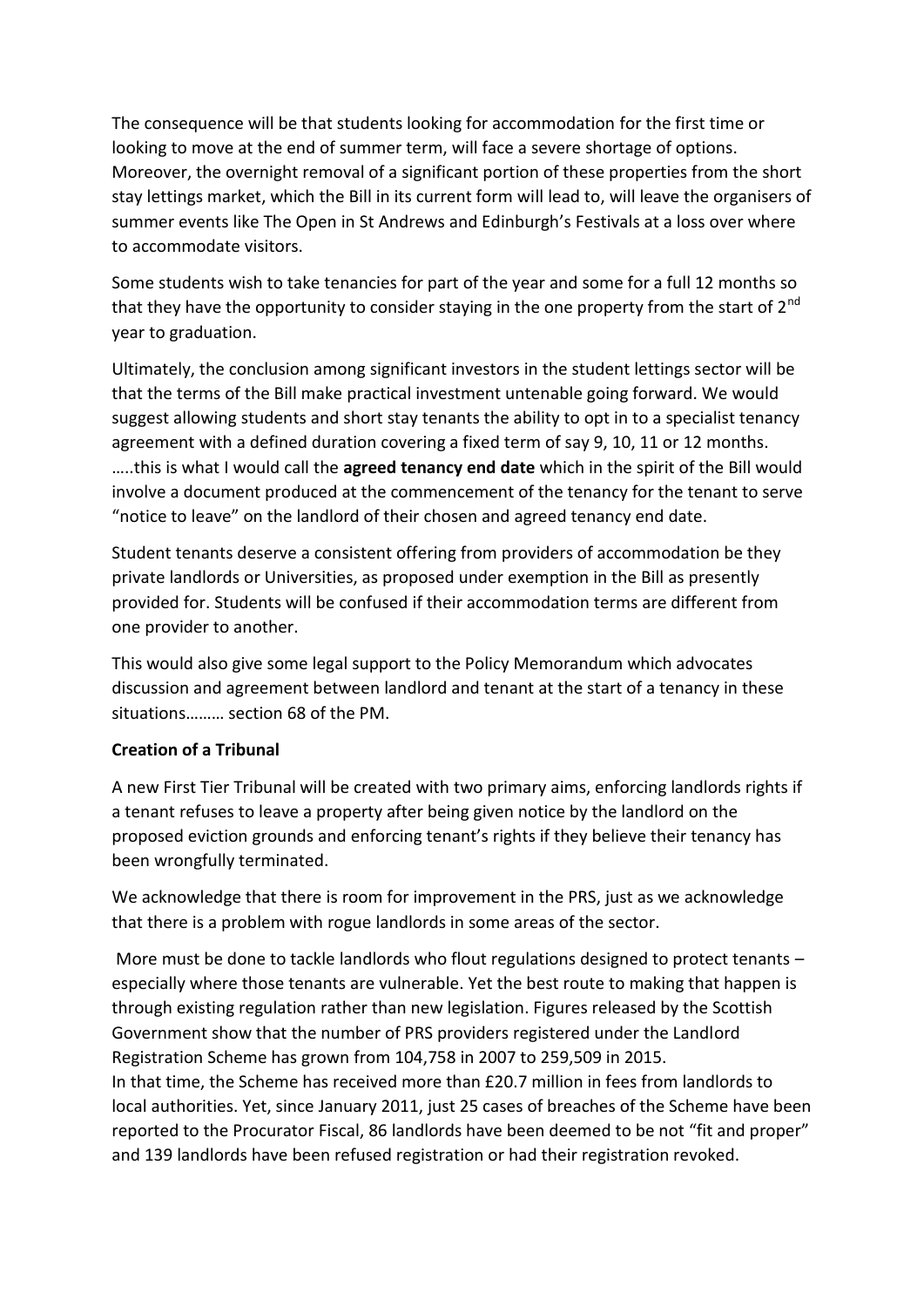**Put** simply, PRS 4 Scotland would like to see far tougher sanctions taken against landlords who flout all current housing and tenancy regulations, and statutory possession of unfit properties should be used more often in the event of repeated breaches that harm tenants. It is clear that the problem is not a lack of regulation in the PRS, but a failure to use the extensive powers that already exist to tackle rogue landlords.

## **Rent Increases and Rent Pressure Zones**

Also proposed in the bill are measures that landlords would only be able to increase rents once in every 12 month period and only by providing three months' notice. If a tenant considers that any proposed rent increase is unjustified they have the ability to refer the increase for adjudication to a Rent Officer at Rent Service Scotland.

Perhaps more concerning are proposals to allow local authorities to apply to Scottish Ministers to approve a rent pressure zone covering all or part of its area. This would limit rent increases for sitting tenants in that area for up to five years. Within a rent pressure zone landlords would still be able to increase their rents by a minimum of CPI +1% + another number to be determined.

# **PRS 4 Scotland's concerns – the importance of supply**

It is our view that the proposals in this bill do nothing to solve the biggest housing issue in this country – that is supply. Indeed we argue that the proposals could actually make the supply problem far worse.

In Scotland, it won't come as a great shock to anyone in this room that we are not building enough new houses. Indeed the current housing waiting list is almost 200,000 – the same population as Aberdeen.

The Commission on Housing and Wellbeing has advocated a national target of building 23,000 new houses (affordable and private) each year and Scotland is currently around 7,5000 short of that and has been running well below target for a number of years.

There is enormous capacity to finance the building of thousands of new homes for rent. Indeed research by Savills estimates that Build to Rent could attract £30 billion of new investment in the United Kingdom over the next five years. If Scotland can create the right conditions for investment then its share of that money could build approximately 15,000 new homes.

**Unfortunately** there are growing signs that the attention of major developers and funders is being directed toward more favourable regulatory environments elsewhere in the UK. Our neighbours in the Republic of Ireland and Wales have recently stepped back from plans to introduce rent control measures because of concerns they would deter investment in housing supply. Even the relatively 'soft' rent controls being proposed in the bill will have an impact as they will be seen as the thin end of the wedge. Investors like certainty and currently Scotland's housing policy is uncertain. So faced with the choice of building projects in Manchester or Edinburgh – investors will favour the safer option.

# **Developing an Evidence based policy**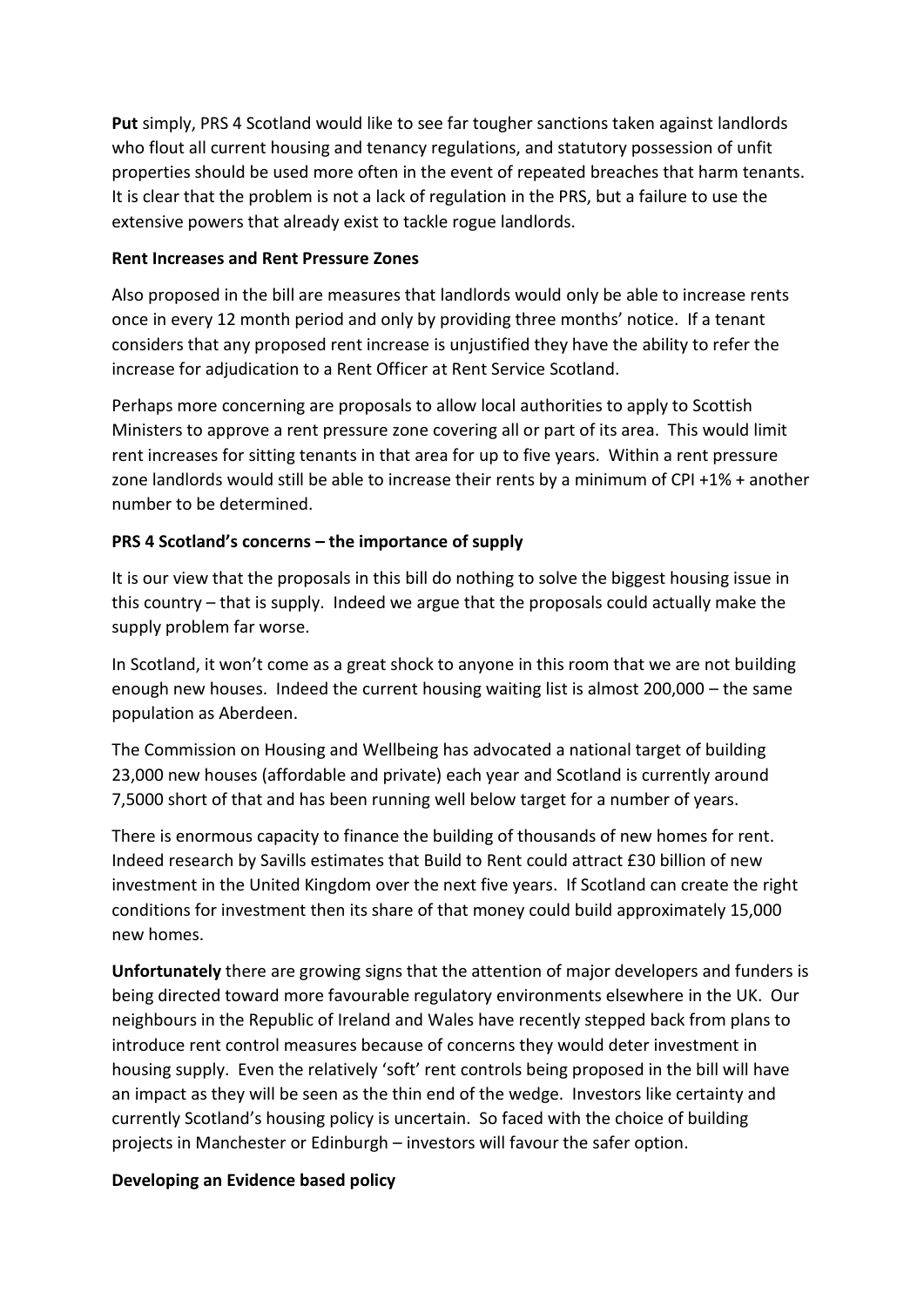It is clear that there is currently no standardised, authoritative methodology for monitoring actual rents at the local level in Scotland's PRS. We are very concerned that this lack of data clearly hampers the capacity of the Bill to create a stronger, more sustainable PRS that delivers affordability for people in the sector.

The Scottish Government's data since November 2014, is gathered using a variety of means, "including private landlord and letting agent returns, mailshot initiatives, as well as advertised rental information." Meanwhile, further data is available from private sources including Your Move, Citylets, Homelet and Lettingweb.

Each source of information has its strengths, but the variety of methodologies means that results inevitably differ and sometimes conflict. In fact, the only true measure of broad market trends in the PRS would be a detailed analysis of all rents achieved in each area.

Currently, neither the Scottish Government nor private sector sources have a mechanism to collect such data accurately and systematically. Compared with the Republic of Ireland, where a Private Residential Tenancies Board centrally registers and releases data on achieved rents in the country, Scotland's policymakers are working in a comparative vacuum of relevant data.

The result has been that the data we do have available has been cherry-picked as 'evidence' to support calls for rent controls in so-called hotspot areas.

As the Scottish Parliament's Information Centre notes, the majority of statistics that have shown recent upward trends in rental levels are based on mean rental values. We know that mean values can easily be distorted by a small number of 'outliers' in a sample. For example, in an area where average rents for 2-bedroom properties have remained static or fallen, the addition of one or more new, large premium developments to the local market can cause the overall average to rise.

Overall, there would be little reason to suppose that the majority of the PRS in that area was subject to any rise at all, but the impact of outliers may suggest that it is nonetheless becoming a rent rise 'hotspot'. A more useful and realistic measurement would be to use median rent levels as an indicator of trends. These necessarily put less weight on statistical outliers and give a better indication of the situation faced by the majority of tenants.

If we look at median rents for 2 bed properties in Scotland from 2010-2015, rents have actually declined by 5.8% in real terms. Lots of examples but for instance Silvermills 2 bed let in 2003 for £650 now renting for £750….hardly an excessive increase in 12 years

Moreover, the justification for localised rent controls is based on the idea that rent rises in hotspot areas put individual communities under pressure and that the only means of making the PRS more affordable is to regulate the market. There is evidence, however, that the market is entirely capable of adjusting independently. In Aberdeen, where there have been considerable average rent rises over 2010-14, encouraged by a booming economy, the evidence tells us that rents are now dropping rapidly in response to a contraction in the local economy as a result of the collapse in the oil price.